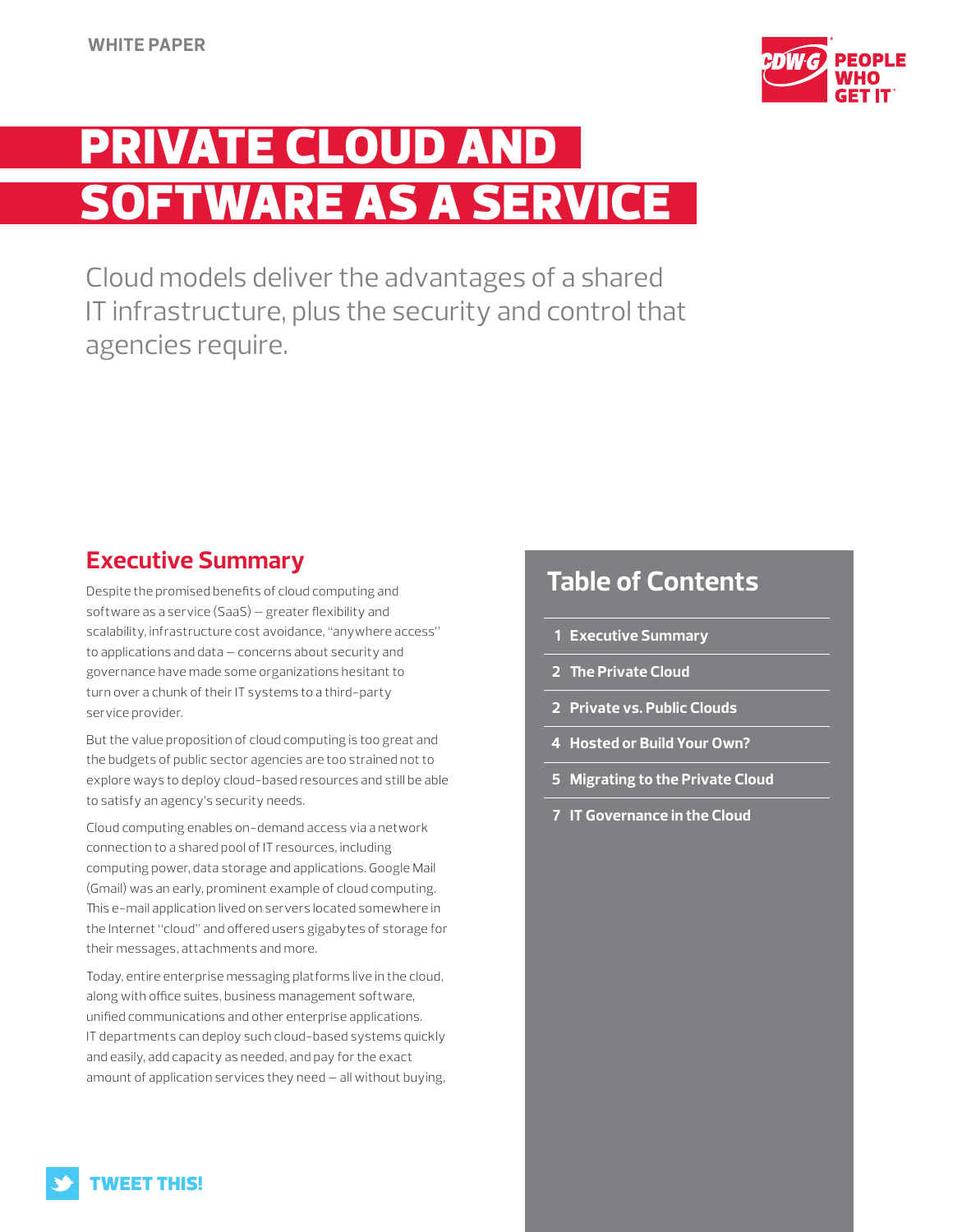### <span id="page-1-0"></span>2 **Private Cloud and Software as a Service**

configuring, managing and patching a data center's worth of their own servers.

Many of today's most popular cloud-based systems reside in the "public" cloud, meaning any person or organization interested in porting applications and resources to a vendor's cloud system can do so. That vendor's public cloud (including its servers, storage and software) is therefore shared among its customers.

For some IT departments, particularly those in federal, state and local government agencies that are entrusted with the public's information, the idea of running even a portion of their infrastructure on a shared, public platform raises a red flag. However, agencies can still enjoy the considerable IT benefits of cloud computing by moving systems to a "private" cloud.

In a private cloud, pooled resources are not shared with just any paying customer. They may be dedicated to one agency, or to more than one agency in a collaborative arrangement. Similar to a public cloud, a private cloud may exist in a third party's data center, or it may be built in-house, using the same flexible, scalable, virtualized technologies that a cloud provider uses.

Whether an agency chooses to host a private cloud with a third party or build one itself, it must prepare for the migration: from choosing what IT systems can live in the cloud, to virtualizing its assets, to establishing governance processes for securing the cloud and offering its services to agency customers. Only then can the agency realize the myriad benefits of private cloud computing.

Ultimately, once a private cloud is built and working, one significant benefit of such a secure deployment is the ability to roll out additional cost-effective cloud services, including infrastructure as a service (IaaS), platform as a service (PaaS) and SaaS.

# **The Private Cloud**

In the federal government, it is estimated that in fiscal year 2010, 30 cents of every IT dollar was spent on data center infrastructure. Moreover, according to a 2010 survey conducted by the Office of Management and Budget, agencies have been using less than 30 percent of their server capacity.

Those numbers are telling, and they're at the heart of a "cloud-first" campaign to promote the evaluation of cloud computing options by government agencies before making new investments in IT. According to OMB, roughly one-quarter of federal IT spending could move to the cloud.

In fact, government agencies at all levels are exploring cloud computing as a way to better manage IT budgets and infrastructure. In its 2011 report *Case for Cloud Computing in State Government*, the National Association of State Chief Information Officers (NASCIO) stated that "Cloud computing has arrived as a serious alternative for state government."

As government interest in cloud computing grows, agencies' needs for security and control have steered them toward private clouds.

### **Clouds in General**

To understand the concept of a private cloud and how it might securely enable a government organization to align its IT operations with a flexible, services-based approach, it pays to understand cloud computing in general, because a private cloud is a purpose-designed means of achieving the same benefits.

IT systems generally include software, hardware and storage dedicated to an enterprise application. For example, an agency has its e-mail server (with associated storage), its database server (with its storage), and so on.

Over the years, data centers have filled up with single-purpose servers, each requiring maintenance and power. In recent years, to ease the maintenance burden and build more energyefficient data centers, IT departments have begun to virtualize their servers.

Instead of running one server per application, they've consolidated the number of physical servers by using virtualization software and technology such as blade servers. This lets one server or a smaller group of servers do the job of many single-purpose servers.

Cloud computing is not virtualization per se, but virtualization is a foundational technology for cloud computing. The National Institute of Standards and Technology (NIST) defines cloud computing as "a model for enabling convenient, on-demand network access to a shared pool of configurable computing resources (such as networks, servers, storage, applications and services) that can be rapidly provisioned and released with minimal management effort or service provider interaction."

In the cloud, a farm of servers collectively delivers applications, data storage and other IT resources to the same users that an IT department serves. But instead of those resources living in a traditional data center, they're accessible through a client interface (usually a web browser) over a high-speed network.

The most common cloud, referred to as the public cloud, is run by a third-party service provider. An organization contracts with the cloud service provider to deliver the applications it wants, store the organization's data, and ramp up or down access to applications and data as needed.

The organization doesn't need to maintain the servers. Instead, it can pay for computing services per user and avoid many of the support and capital expenditure costs associated with running a data center.

# **Private vs. Public Clouds**

Selecting a private cloud model is not a trivial decision. Having started down the path of cloud computing, agencies cannot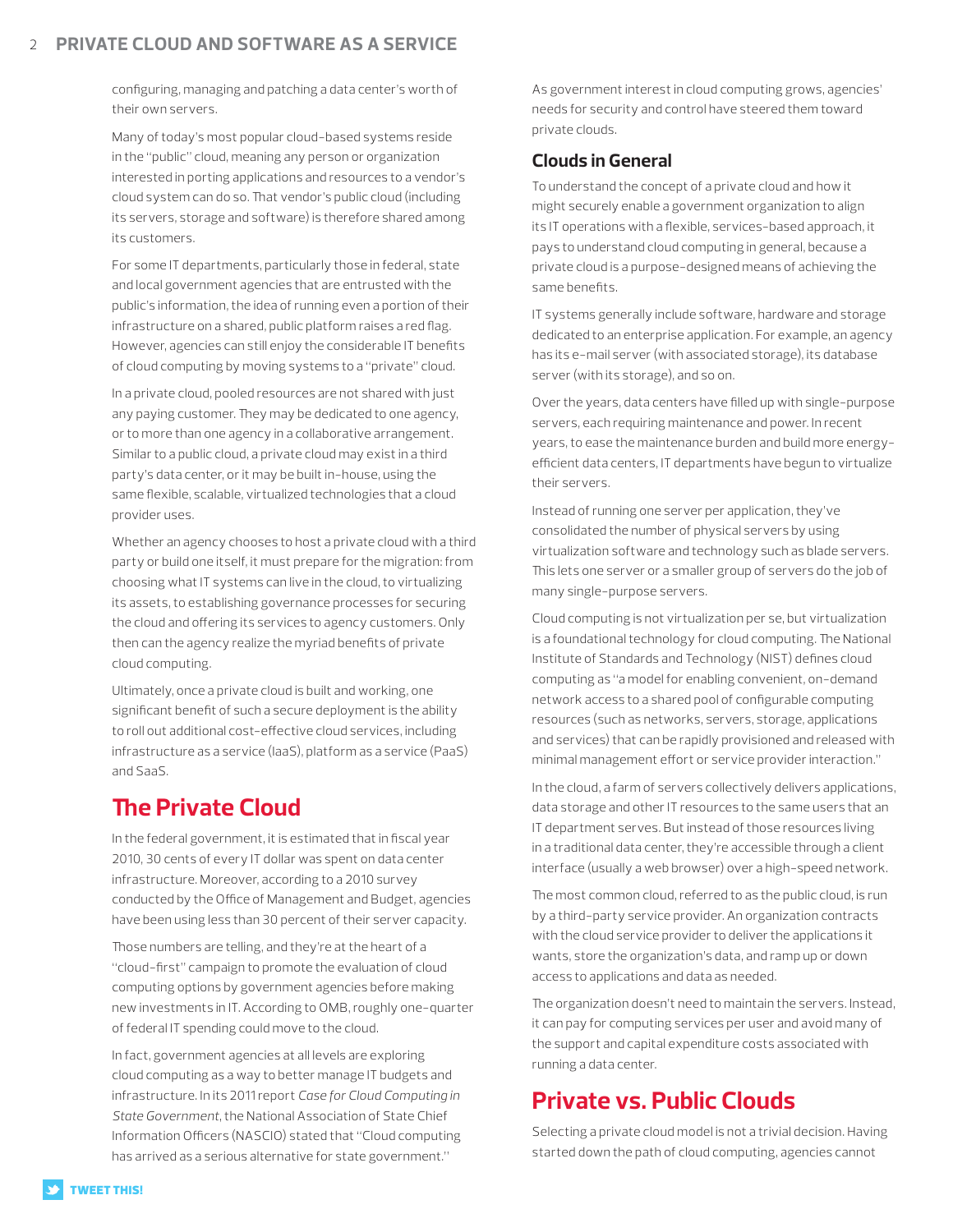### **Flavors of Private**

Although many government agencies understand the benefits of cloud computing and are actively seeking a cloud strategy, security concerns, primarily, are steering them toward a different cloud platform, namely a private cloud. As defined in the *Federal Cloud Computing Strategy,*  a private cloud "is operated solely for an organization. It may be managed by the organization or a third party and may exist on premise or off premise."

An agency can adopt a private cloud in one of two ways: either on a separate, dedicated cloud infrastructure that is hosted and managed by a cloud service provider, or on a cloud infrastructure that is built in the agency's own data center.

In early 2011, the Department of Agriculture became one of the first federal agencies to move its e-mail and collaboration systems into a cloud operated by Microsoft. USDA's cloud services are housed on dedicated servers in secure facilities.

It's important to note that cloud computing decisions don't come down to simply public vs. private. There are models by which an agency can reap the benefits of cloud computing in general, plus the security, availability and compliance of private cloud computing, while still tailoring the solution to its particular situation.

#### **Hybrid Cloud**

The first option is a "hybrid" cloud model. Not all agency applications require the security of a private cloud, and not all private clouds can scale as big and as quickly as some agency applications require. A hybrid cloud infrastructure comprises two or more clouds, including private and public clouds, linked by standard or proprietary protocols.

For example, an agency's e-mail application may live in a public cloud while its ERP systems may live in a private cloud, but users access them through one interface.

A hybrid cloud also enables what is called "cloud bursting," by which a private cloud can reach into a public cloud for additional resources as needed.

The National Association of State CIOs (NASCIO), in its June 2011 report *Capitals in the Clouds*, states that organizations using a hybrid cloud should pay special attention to classification and labeling of data "to ensure that data are assigned to the correct cloud type."

#### **Community Cloud**

The second model is a "community" cloud. A community cloud is shared by several organizations, usually based on a shared mission or interest. The organizations may also have shared governance requirements to address security or compliance issues. And like a private cloud, a community cloud may be either hosted by a third party or built on an agency site. A community cloud can also spread the cost of the infrastructure across agencies.

By adopting a private cloud infrastructure, agencies can better position themselves to take advantage of a related IT services model, namely software as a service (SaaS). To date, the concept of accessing hosted enterprise and productivity applications over a network has enjoyed less traction in government than it has in the private sector.

Businesses have long utilized SaaS applications such as customer relationship management software from Salesforce.com, enterprise resource management software from SAP and others, and more recently, office productivity suites such as Google Apps for Business and Microsoft Office 365.

SaaS providers essentially build their own secure private clouds from which to serve applications to the public. Agencies that are interested in the private cloud option can do the same thing for their users.

simply determine that, because of security or other concerns, they must adopt a private cloud.

For example, if an agency wants to build its own private cloud, it will still need to invest in data center infrastructure and hire cloud computing experts. Moreover, although a private cloud can offer an IT department complete control, it may not provide the same scalability as a community or public cloud.

Therefore when deciding between private and public cloud models, an agency must evaluate its own policies, processes and applications to decide whether some or all of its IT infrastructure can be served in a private cloud. Some of the most compelling reasons that an IT department might pursue a private cloud strategy include:

- **•Security:** Many agencies have security requirements, including encryption and authentication policies, that a public cloud might not meet. So a private cloud is a better option.
- **• Availability:** Some public sector IT departments may have very high availability requirements for their applications, and the agency must determine whether a public cloud provider can ensure that uptime.
- **•Compliance:** Agencies must comply with various information security standards, such as Payment Card Industry (PCI) standards for accepting credit or debit card payments, or Health Insurance Portability and Accountability Act (HIPAA) standards for protecting health information. A private cloud may better protect such agencies from audit deficiencies, data loss or exposure, or unauthorized access.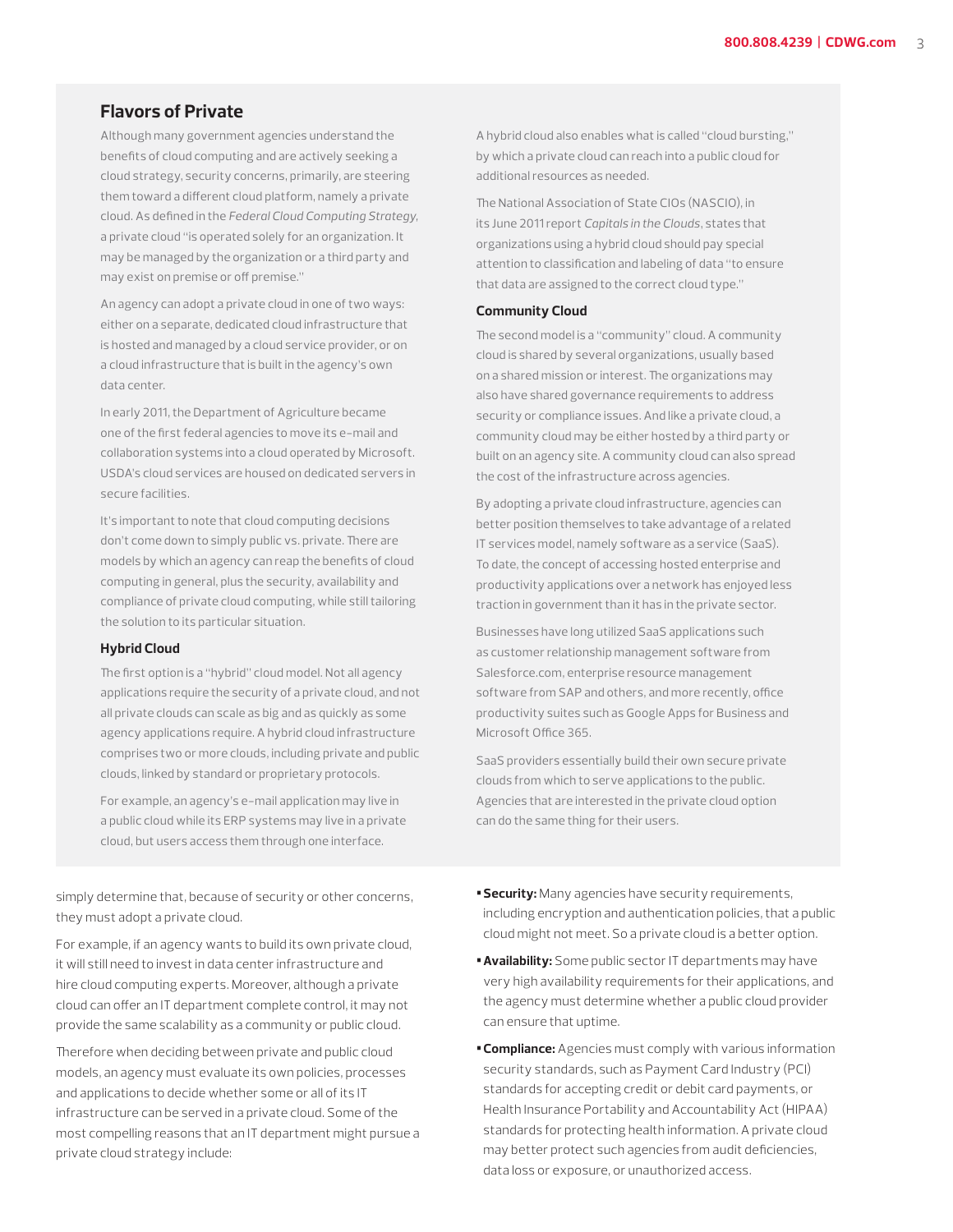### <span id="page-3-0"></span>4 **Private Cloud and Software as a Service**

**•Control:** If an agency chooses to build its own cloud in its own data center, it has total control over the hardware it runs, the software it deploys (including the patches it chooses to implement — or not) and more.

In general, private clouds are more customizable than public clouds. On the flip side, public clouds are more scalable. And some applications can live securely in the public cloud.

For example, many agencies have moved their e-mail systems to public cloud platforms such as Microsoft Office 365 and Google Apps for Government. These agencies have determined that e-mail is akin to a commodity utility service (and that in some cases it's as secure in a cloud as it is on their own servers).

Increasingly, IT departments are considering the hybrid approach to cloud computing. After analyzing their infrastructure and weighing risk, many have determined that some applications can live in a public cloud and others in a private cloud (and some legacy or sensitive applications cannot run in a cloud at all).

# **Hosted or Build Your Own?**

A private cloud can be hosted by a third party and separated (logically and physically) from the public cloud, or it can be built and managed inside an agency's own data center. Agencies face a similar choice with regard to a community cloud, wherein multiple agencies or departments with similar needs, missions or applications run federated cloud services.

Deciding between a hosted private cloud and one that an agency builds itself is not trivial. Although the migration paths are similar — from virtualizing assets to establishing new IT governance policies — the models are very different and require unique commitments on the part of the IT group.

# **The Hosted Model**

Why might an agency choose a private cloud hosted by a third party?

**1.** The third party constantly manages the hosted cloud so that it's up to date.

**2.** The hosted service provider already has cloud experts on staff.

**3.** The service provider can manage billing for cloud services, application provisioning, etc. And the agency can fine-tune service-level agreements (SLAs).

**4.** Should the agency require more resources, the service provider may allow cloud bursting between the agency's private cloud and the service provider's much larger public cloud.

**5.** Depending on the service provider, the hosted private cloud could include the necessary authentication, encryption and identity management as well as other security measures.

# **SaaS in the Cloud**

Many government agencies have adopted cloud computing as part of their IT infrastructure. By and large, these have been public cloud deployments. Although private cloud computing is relatively new, some agencies plan to adopt the secure private model to deliver SaaS. Among them are the following agencies.

#### **NIST**

The National Institute of Standards and Technology is considering moving its IT service ticketing system to a private cloud as part of a larger move to an IT Service Management (ITSM) model for providing services to end users. NIST wants to migrate the trouble-ticket system to the cloud, in part so that IT can focus more on other applications that directly affect the agency's mission.

In the long run, NIST hopes that other departments, such as telecommunications, security and building maintenance, will be able to use the cloud-based ticketing system.

#### **Census**

The U.S. Census Bureau plans to use a private cloud to deploy a virtual desktop infrastructure (VDI) and reduce the costs associated with providing and maintaining desktop service. The agency is also looking to the private cloud and VDI to comply with the *Telework Enhancement Act of 2010.* 

By running virtual machines in the cloud and ensuring that sensitive data resides on cloud-based storage, Census aims to protect the data while enabling workers to be productive remotely. The Census cloud will reportedly support single sign-on and two-factor authentication.

#### **Utah Department of Technology Services**

Utah implemented a hybrid cloud approach that combines some public cloud services with private cloud services for specialized access and security requirements. The Beehive State supports a number of public services where individual county and city governments pay only for their usage.

In addition, the state's Department of Technology Services (DTS) is now completing a private cloud. The state is moving many of its applications, which previously resided on about 1,800 physical servers in more than 35 locations, to a virtual platform of 400 servers. This initiative is expected to save \$4 million in annual costs for the state. Going forward, DTS plans to extend virtualization to desktops across the state.

*Sources: U.S. Government Cloud Computing Technology Roadmap, Volume 2, Release 1.0: Useful Information for Cloud Adopters and the Federal Cloud Computing Initiative website, info.apps.gov.*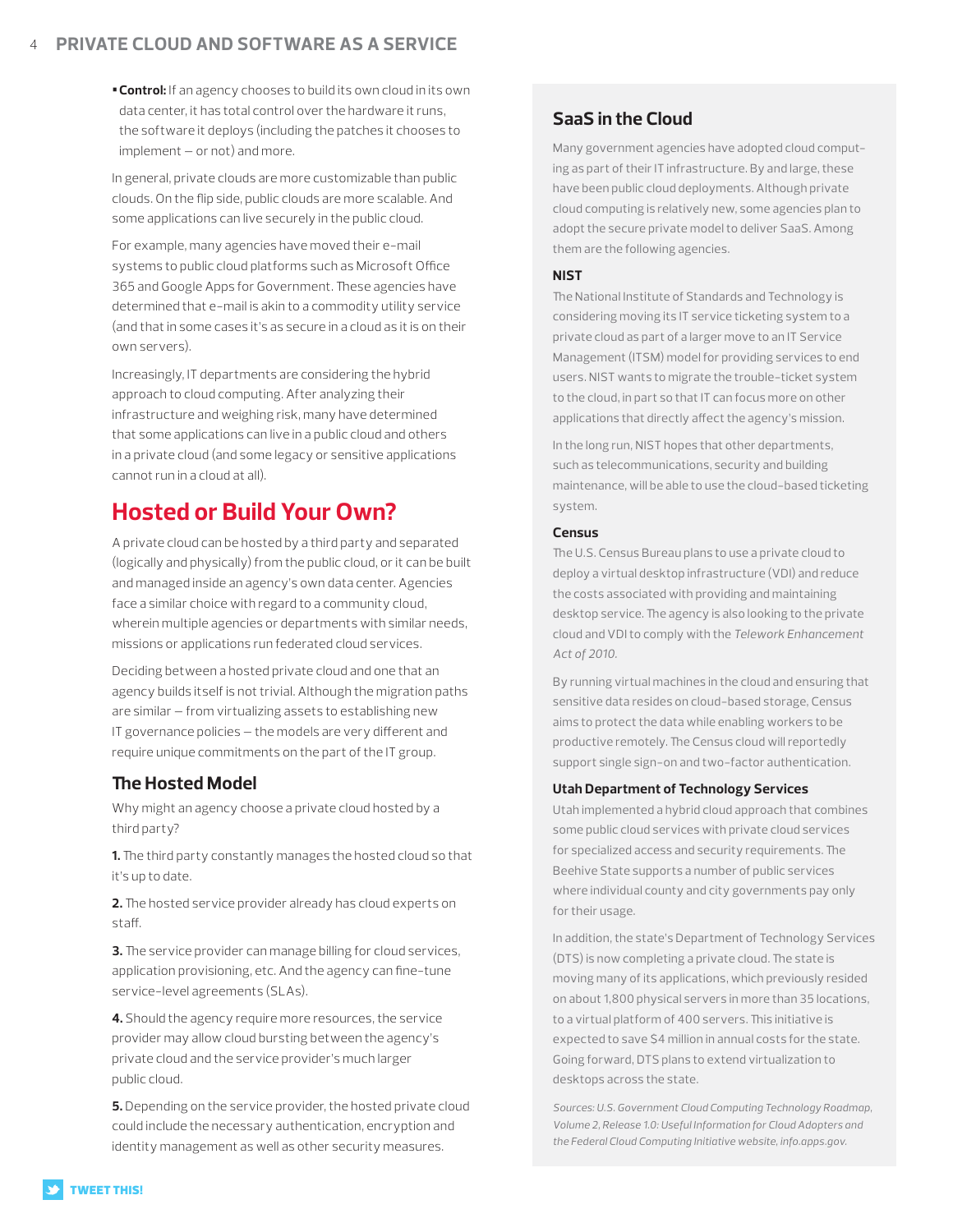<span id="page-4-0"></span>An agency exploring a hybrid approach to cloud computing (part private, part public) will need to consider how the technologies match up between the two. If an agency uses the same service provider for each part of its cloud, integration should be relatively simple.

If not, or if the agency's private cloud is built internally, the compatibility of certain underlying technologies (security technologies in particular) must be considered. For instance, the service provider should use the same cloud security technologies used by the internal private cloud.

Also, some cloud providers partner with other companies to supplement their cloud services. An agency that hosts a private or hybrid cloud with a service provider must perform due diligence to understand exactly where the cloud resources come from.

#### **Tactical Advice: SaaS Security**

Learn more about the growing popularity of hosted SaaS security solutions here: CDWG.com/cloudta

### **Build Your Own**

Of course, an agency may decide to forgo third-party hosted cloud services and build its own private cloud. This strategy comes with significant implications. A build-your-own private cloud requires an ongoing IT infrastructure investment. It also requires an IT staff skilled in cloud technologies.

Still, the internal private cloud may be the only way to realize the benefits of cloud computing while adhering to security and IT governance policies. Plus, it may be the best path toward ultimately delivering software as a service to end users.

Agencies can look at building an internal private cloud as a step toward moving to a hosted private cloud or even a public cloud deployment. In building an internal private cloud, the agency's IT department will develop cloud expertise, including the skills needed to deploy cloud services.

A build-your-own private cloud offers benefits that include the following:

- **•Control:** Building a cloud in an agency's own data center creates a situation similar to what the agency is used to — IT professionals managing and monitoring their own infrastructure, in this case employing cloud computing skills and technologies.
- **•Security and compliance:** Part of the control factor is the ability to secure the agency's private cloud with preferred technologies. Moreover, running an in-house private cloud may help an agency comply with security regulations.
- **• Application portability:** Should the agency's IT department decide to move applications to another computing platform, having all associated data in-house could make porting

applications easier than if the department had to export data from a third-party cloud.

**•Customization:** Because hosted cloud services support many organizations, IT departments often are limited to the application configurations that the host provides. However, if applications reside in an in-house private cloud, the agency is able to customize them.

IT infrastructure cost is among the biggest factors when considering a build-your-own private cloud. Although an agency building its own private cloud must continue to invest in infrastructure, the cloud may ultimately pay cost dividends in terms of IT support and management savings.

Still, agencies can identify ways of saving on their cloud infrastructures, either through redeploying resources that are freed up during the required consolidation/virtualization process, or through leasing cloud equipment.

#### **Private Cloud in a Box**

When an agency decides it wants to build its own private cloud, many vendors can offer the necessary hardware, software, storage, security and networking components. One strategy the IT department should consider is an endto-end integrated solution — a "private cloud in a box."

Cloud computing is new enough that interoperability among disparate parts cannot always be assured. And validating cloud platforms can take time. Companies such as HP (CloudSystem), IBM (BladeCenter Foundation for Cloud), NetApp (FlexPod) and VCE (Vblock) offer integrated, validated cloud systems.

For example, a Vblock system includes EMC storage, Cisco Systems networking hardware, VMware virtualization software, RSA security products and more. The company preconfigures the cloud system and validates its operation before it is installed.

# **Migrating to the Private Cloud**

For many public-sector IT departments, migrating to a private cloud may feel like a logical next step from an infrastructure point of view. That's because so many IT departments have spent years standardizing on commodity servers, operating systems and enterprise applications. And many have spent recent years consolidating their data centers using technology such as blade servers and virtualization.

In fact, for many agencies, virtualization will be a foundational element of their move to a private cloud. Virtualization creates an abstract version of a data center's underlying resources, including servers and storage, so that they can become pooled resources in the cloud.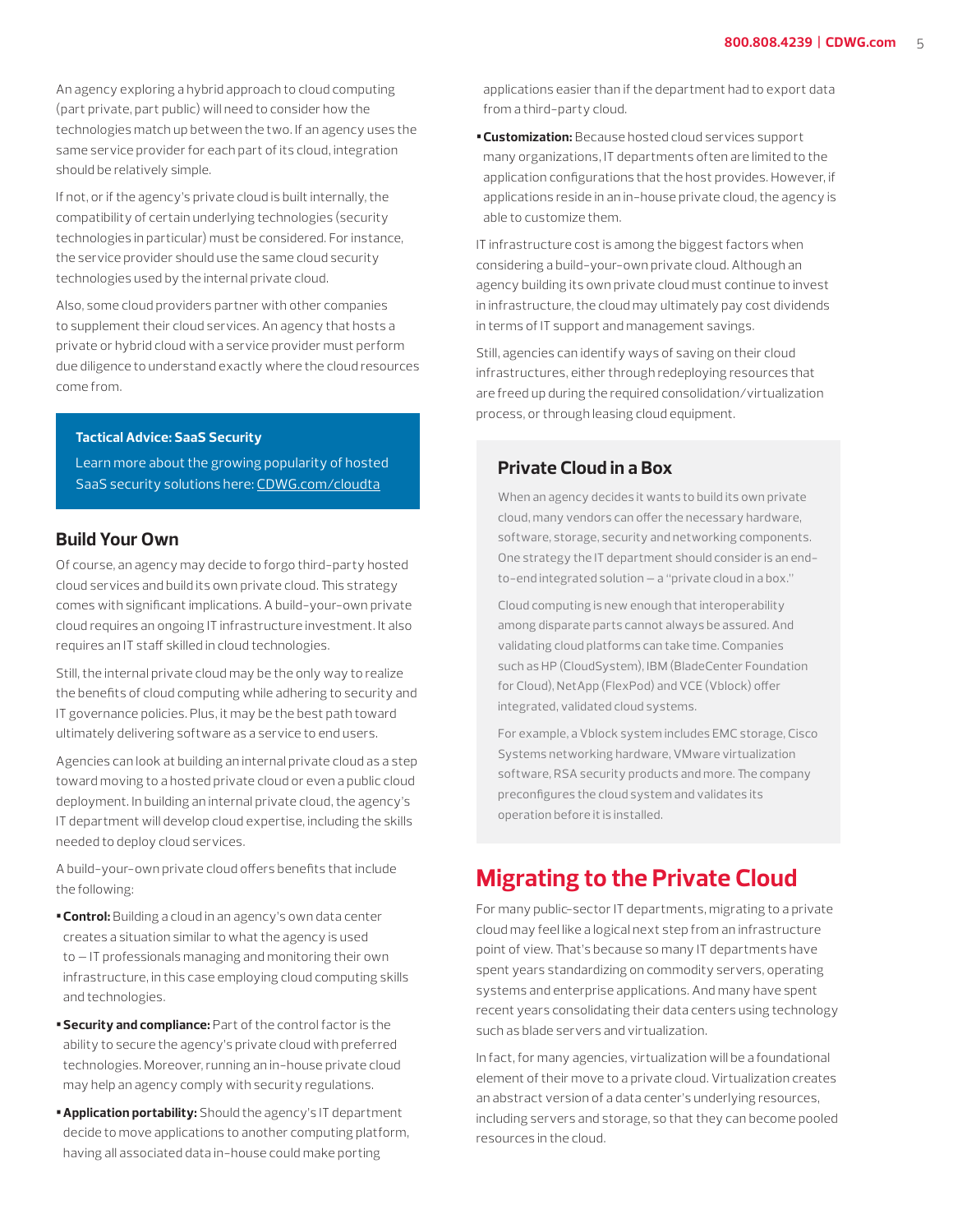### 6 **Private Cloud and Software as a Service**

Regardless of where an agency's private cloud will reside, migration should begin with fundamental decisions, such as which applications to migrate to the cloud. Proprietary, legacy programs are not the best candidates for the cloud.

The IT department also must determine the agency's cloud computing needs. This could be simple, as in knowing how many e-mail accounts to migrate to a cloud. Or it may be more complex, as in calculating how many virtual machines a cloud must support for cloud-based application development or other services.

# **Private Cloud Technology**

If an agency plans to build its own private cloud, it must continue to invest in data center technologies, but with an eye toward delivering applications and resources as services. Some of these technologies, which are already common in public sector infrastructures, are key to private cloud deployment:

**• Virtualization technology:** Virtualization spans a whole host of computing resources, from server and storage virtualization to application and client virtualization. Hypervisor software, for example, a critical virtualization technology, allows multiple instances of an operating system (known as "guests") to run concurrently on the same server.

**•**Application virtualization is important because it establishes the foundational cloud capabilities of self-service and rapid provisioning. IT departments no longer have to touch every desktop computing or other client device in order to load application software for workers to use.

**•Storage technology:** Storage area networks (SANs) give data centers that are migrating to a private cloud the scalable, persistent storage they need. By their nature, SANs provide consolidated storage connected to servers. They pool storage resources across a high-speed network and make them available regardless of how an application is accessed.

**•**For years, SANs were complex and pricey to deploy, but within the past decade, both cost and complexity have fallen to the point where widespread adoption by even small agencies is possible.

- **•Security:** Security inside a cloud differs from traditional security, which depends on firewalls and intrusion detection systems to monitor network traffic. For example, when moving workloads among virtual machines on the same server, agencies need virtual security products to detect unauthorized data traffic. Cloud-based virtual firewalls and identity management systems will continue to evolve as products mature and cloud-based threats are better understood.
- **•Bandwidth:** An application's performance sometimes depends on the speed of the network connecting the user to the cloud service. Cloud-based e-mail may not suffer from

network latency issues, but other enterprise applications might. Depending on the application services an agency plans to migrate to its private cloud, it may consider high-speed 10 Gigabit Ethernet (10 Gig-E) network connections necessary.

**•Provisioning, management and metering tools:** These are perhaps the most cloud-centric foundational technologies. Many of today's agency data centers may already include virtualized assets, SANs, identity management tools and 10 Gig-E network links.

**•**But the secret sauce of a private cloud platform is the suite of tools that enable an IT staff to rapidly provision resources; deploy virtual operating systems, services and applications; monitor server utilization and system resources; and track usage information for possible billing and accounting purposes.

# **Migrating to a Hosted Private Cloud**

If an agency is planning to migrate to a hosted private cloud, the bulk of the legwork is in choosing the right provider. To start with, the agency must grill potential service providers about their security practices. Even though the cloud will be private, how does the service provider ensure that other tenants in its cloud can't inadvertently access the agency's data?

How will data be encrypted — both at rest and in transit? What firewalls are in place? What authentication is used? And do the systems adhere to relevant security regulations, such as the Federal Information Security Management Act (FISMA) or the Federal Information Processing Standards publications?

Agencies will also need information about service providers' servers: their redundancy, in order to ensure uptime; and their physical location, in order to comply with regulations that govern where in the world an agency's data may reside.

Other important criteria for choosing among hosted private cloud providers include how the agency's data will be backed up and made recoverable in the cloud; how the IT department will be able to monitor its cloud services and what alerts it can expect; and what type of support — including support in migrating data to the cloud — the company will provide.

Agencies must understand how much they will pay for hosted cloud services. The industry is in its very early stages, and some agencies may encounter confusion about what a service provider will charge, for instance, per user. Therefore, be certain that costs are clearly spelled out and incorporated into an enterprise agreement.

After an agency has chosen a private cloud provider and determined what data and applications to migrate to the cloud, it must prepare for migration with as little disruption to daily operations as possible. If the cloud provider also offers the SaaS platform that the agency plans to use, such as e-mail or unified communications, getting the application up and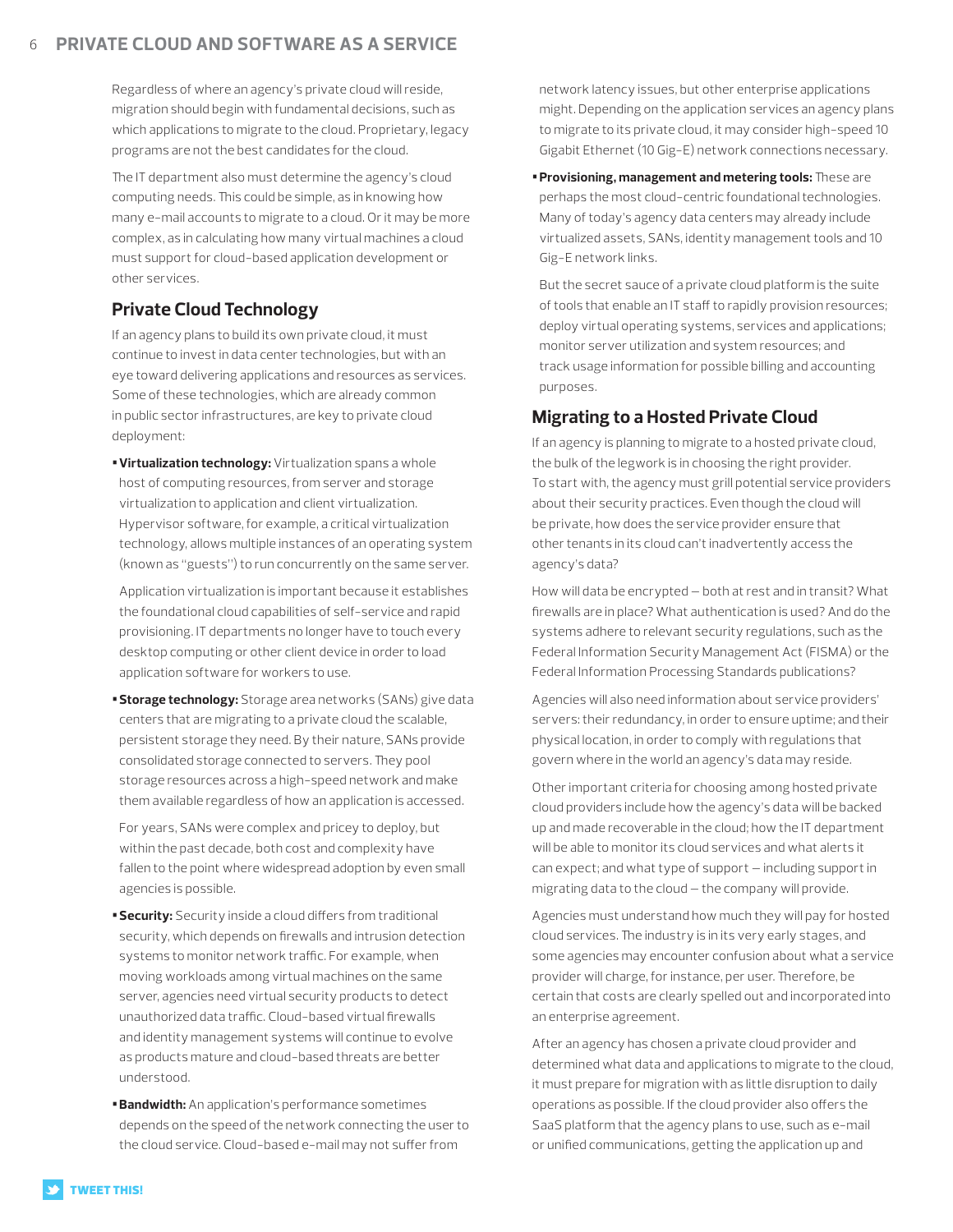<span id="page-6-0"></span>running for end users is usually straightforward. Migrating the agency's data, however, takes time and planning.

For example, if an agency plans to migrate its e-mail to a hosted private cloud, it may require separate software and consulting services, especially if it's changing platforms. The agency may also want to decide what data to migrate. Does the entire e-mail database need to move to the cloud, or just a few years' worth? Does all of the data need to migrate at once, or can it move department by department?

# **IT Governance in the Cloud**

Regardless of how a public-sector agency plans to deploy a private cloud, one thing it cannot outsource is IT governance. Cloud computing elevates IT governance to greater than ever importance. Through solid IT governance, an agency can take care of the following:

- **•**Make sure IT resources are deployed and utilized in accordance with relevant policies and regulations;
- **•**Control, maintain, support and provision IT resources in a streamlined manner;
- **•**Ensure that the private cloud and its resources are providing measurable business value to the agency and supporting its mission.

IT departments are increasingly likely to offer users IT as a service, through data center consolidation and virtualization. Deploying a private cloud platform represents the leading edge of the services model.

At the heart of delivering IT as a service are common practices such as IT Service Management (ITSM) and the Information Technology Infrastructure Library (ITIL). ITSM is a process-based approach to aligning IT services delivery with an agency's needs, instead of managing IT as individual systems and components. ITIL is a set of best practices for implementing ISTM. It is currently in version 3.0. IT professionals can study ITIL and earn various levels of certification.

Just as virtualization is a foundational technology for cloud computing, ITSM and ITIL form the cloud's governance foundation. But many other tools and technologies in cloud computing factor heavily into governance.

When it comes to hosting private clouds with a third party, the SLA is one of the most important governance documents. The SLA should spell out the amount of resources (computing, storage, bandwidth) that the provider will commit to the agency's private cloud. It should also specify what level of availability the agency should expect, how the agency will be notified of service interruptions, and what financial credits it can expect from the service provider for outages.

The SLA should include requirements for supporting other governance provisions, such as reports that detail the performance of the cloud and adherence to security and

compliance requirements. Usage reports let IT departments implement pay-for-service programs within the agency.

#### **Best Practices: Cloud Liftoff**

Find more guidance for getting started in the cloud in this article: CDWG.com/cloudbp

### **Governance and the Build-Your-Own Cloud**

When an agency builds its own private cloud, ITSM and ITIL take on even greater importance, because the IT department must undertake the management and monitoring of the cloud itself. An internal cloud should include, among other elements:

- **•**Core cloud management software for handling everything, from verifying that a virtual machine is running (and determining if not, why not), to logging audit messages in a database
- **•**A cloud orchestration platform, which may include other pieces of the cloud management system, such as metering and billing, but primarily serves to automate the provisioning of pooled resources for an end user
- **•**A change management database for tracking the creation and deletion of virtual machines
- **•**A self-service portal where services (infrastructure, platform or software) can be chosen from a catalog listing of available services
- **•**A chargeback system, which allows consumption of cloud resources to be metered and their costs reported back to the consuming department

With a private cloud deployment, there are solutions and IT considerations that also factor into overall IT governance. For example, assuming an agency's entire IT infrastructure is not migrating to the cloud, an IT department may need to integrate the cloud monitoring and alerting capabilities with its overall enterprise management system. Alerts of problems in the cloud must be clearly identified as such and routed to the department's automated help-desk system.

Ultimately, through a well-planned private cloud migration and a governance model that embraces the IT department's role in services management, the agency is in a position to deploy widespread SaaS and all that it entails. If the private cloud is internal, the IT department will want to build a SaaS platform, including (depending on the service) an application database, application server and identity management system.

With agencies trying to do more with less and adopting an IT services approach to applications and resources, taking advantage of a private cloud model to enable SaaS may finally open doors that IT departments have been hesitant to walk through for years. Thanks to the security, control and compliance afforded by private clouds, government agencies can reap the same benefits of services-based computing that other enterprises already enjoy.